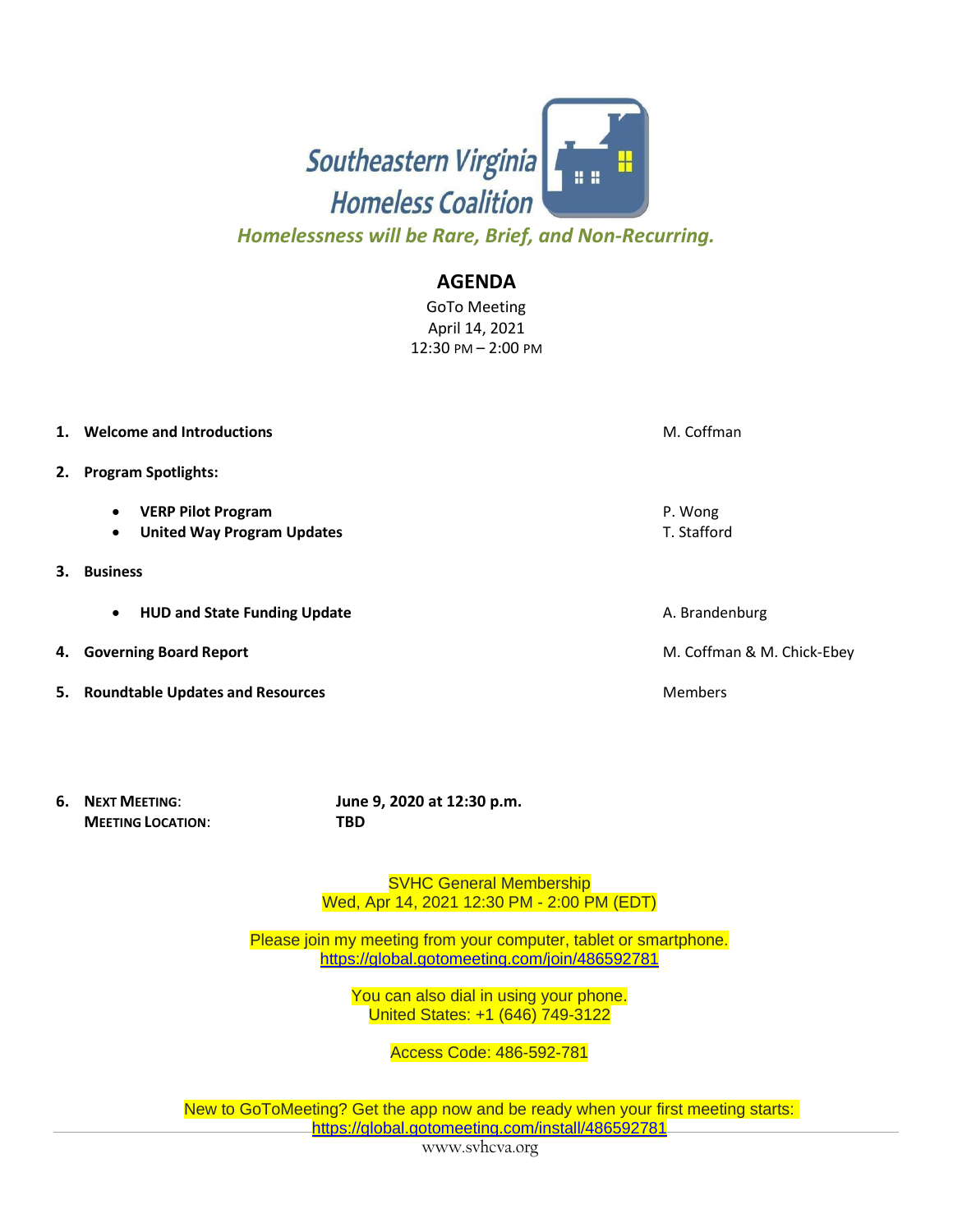For any follow up information, or if you would like to be included on future agendas, please contact Shantelle Haggins at (757) 622-9268 ext. 3040 or by email: [shaggins@theplanningcouncil.org](mailto:shaggins@theplanningcouncil.org)